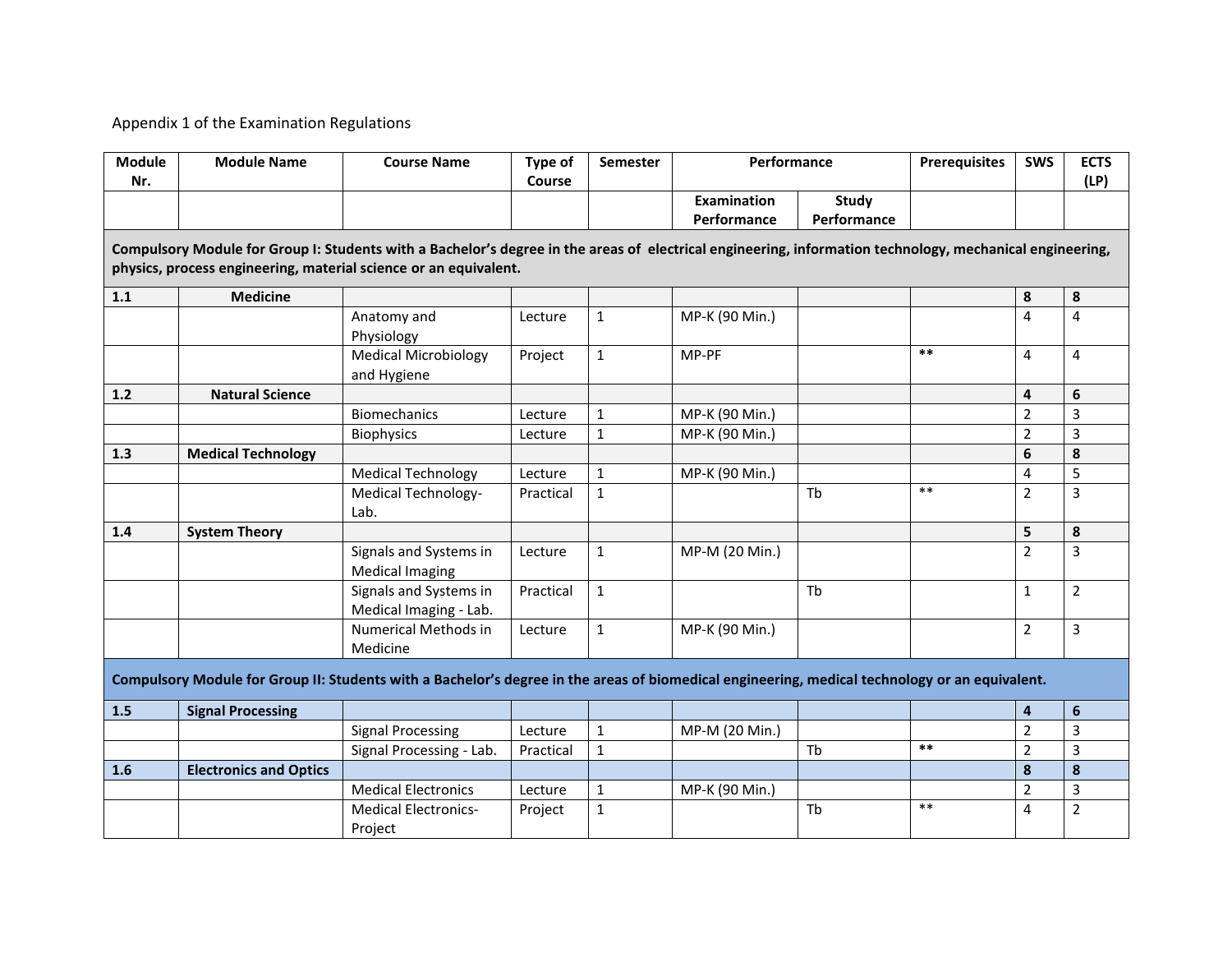|                                                 |                             | Photonics I                            | Lecture   | $\mathbf{1}$   | MP-K (90 Min.) |    |       | $\overline{2}$ | $\overline{3}$          |  |  |
|-------------------------------------------------|-----------------------------|----------------------------------------|-----------|----------------|----------------|----|-------|----------------|-------------------------|--|--|
| $1.7$                                           | <b>Design Engineering</b>   |                                        |           |                |                |    |       | 8              | $\bf 8$                 |  |  |
|                                                 |                             | Design Methodology                     | Lecture   | $\mathbf 1$    | MP-M (20 Min.) |    |       | $\overline{2}$ | $\overline{3}$          |  |  |
|                                                 |                             | Design Methodology -                   | Project   | $\mathbf 1$    |                | Tb | $***$ | $\overline{2}$ | $\mathbf{1}$            |  |  |
|                                                 |                             | Project                                |           |                |                |    |       |                |                         |  |  |
|                                                 |                             | <b>Materials Science</b>               | Lecture   | $\mathbf{1}$   | MP-PF          |    |       | 4              | $\overline{\mathbf{4}}$ |  |  |
| 1.8                                             | <b>System Theory</b>        |                                        |           |                |                |    |       | 5              | 8                       |  |  |
|                                                 |                             | Signals and Systems in                 | Lecture   | $\mathbf{1}$   | MP-M (20 Min.) |    |       | $\overline{2}$ | $\overline{3}$          |  |  |
|                                                 |                             | <b>Medical Imaging</b>                 |           |                |                |    |       |                |                         |  |  |
|                                                 |                             | Signals and Systems in                 | Practical | $\mathbf{1}$   |                | Tb |       | $\mathbf{1}$   | $\overline{2}$          |  |  |
|                                                 |                             | Medical Imaging - Lab.                 |           |                |                |    |       |                |                         |  |  |
|                                                 |                             | Numerical Methods in                   | Lecture   | $\mathbf 1$    | MP-K (90 Min.) |    |       | $\overline{2}$ | $\overline{\mathbf{3}}$ |  |  |
|                                                 |                             | Medicine                               |           |                |                |    |       |                |                         |  |  |
| <b>Compulsory Modules for all Students</b>      |                             |                                        |           |                |                |    |       |                |                         |  |  |
| 2.1                                             | <b>Clinical Application</b> |                                        |           |                |                |    |       | 4              | $\overline{\mathbf{a}}$ |  |  |
|                                                 |                             | Clinical Application of                | Project   | $\overline{2}$ | MP-K (90 Min.) |    |       | $\overline{4}$ | $\overline{4}$          |  |  |
|                                                 |                             | Medical Technology -                   |           |                |                |    |       |                |                         |  |  |
|                                                 |                             | Project                                |           |                |                |    |       |                |                         |  |  |
| 2.2                                             | <b>Imaging</b>              |                                        |           |                |                |    |       | 6              | 10                      |  |  |
|                                                 |                             | Imaging                                | Lecture   | $\overline{2}$ | MP-K (90 Min.) |    |       | $\overline{2}$ | 4                       |  |  |
|                                                 |                             | <b>Image Processing</b>                | Lecture   | $\overline{2}$ | MP-K (90 Min.) |    |       | $\overline{2}$ | $\overline{4}$          |  |  |
|                                                 |                             | <b>Numerical Methods in</b>            | Practical | $\overline{2}$ |                | Tb |       | $\overline{2}$ | $\overline{2}$          |  |  |
|                                                 |                             | Medicine - Lab.                        |           |                |                |    |       |                |                         |  |  |
| 2.3                                             | <b>Management</b>           |                                        |           |                |                |    |       | 5              | 6                       |  |  |
|                                                 |                             | <b>Regulatory Affairs</b>              | Lecture   | $\overline{2}$ | MP-K (90 Min.) |    |       | $\overline{2}$ | $\overline{3}$          |  |  |
|                                                 |                             | <b>Scientific Writing</b>              | Practical | $\overline{2}$ |                | Tb | $***$ | $\mathbf 1$    | $\mathbf{1}$            |  |  |
|                                                 |                             | Module from the                        |           | $\overline{2}$ |                |    |       | $\overline{2}$ | $\overline{2}$          |  |  |
|                                                 |                             | Catalogue of                           |           |                |                |    |       |                |                         |  |  |
|                                                 |                             | <b>Compulsory Elective</b>             |           |                |                |    |       |                |                         |  |  |
|                                                 |                             | <b>Modules</b>                         |           |                |                |    |       |                |                         |  |  |
|                                                 |                             | "Management"                           |           |                |                |    |       |                |                         |  |  |
| <b>Compulsory Elective Modules "Management"</b> |                             |                                        |           |                |                |    |       |                |                         |  |  |
| <b>2M1</b>                                      |                             |                                        |           |                |                |    |       |                |                         |  |  |
|                                                 | <b>Health Technology</b>    |                                        |           |                |                |    |       | $\overline{2}$ | $\overline{2}$          |  |  |
|                                                 | <b>Assessment</b>           |                                        |           |                |                |    |       |                |                         |  |  |
|                                                 |                             | <b>Health Technology</b><br>Assessment | Lecture   | $\overline{2}$ | MP-K (90 Min.) |    |       | $\overline{2}$ | $\overline{2}$          |  |  |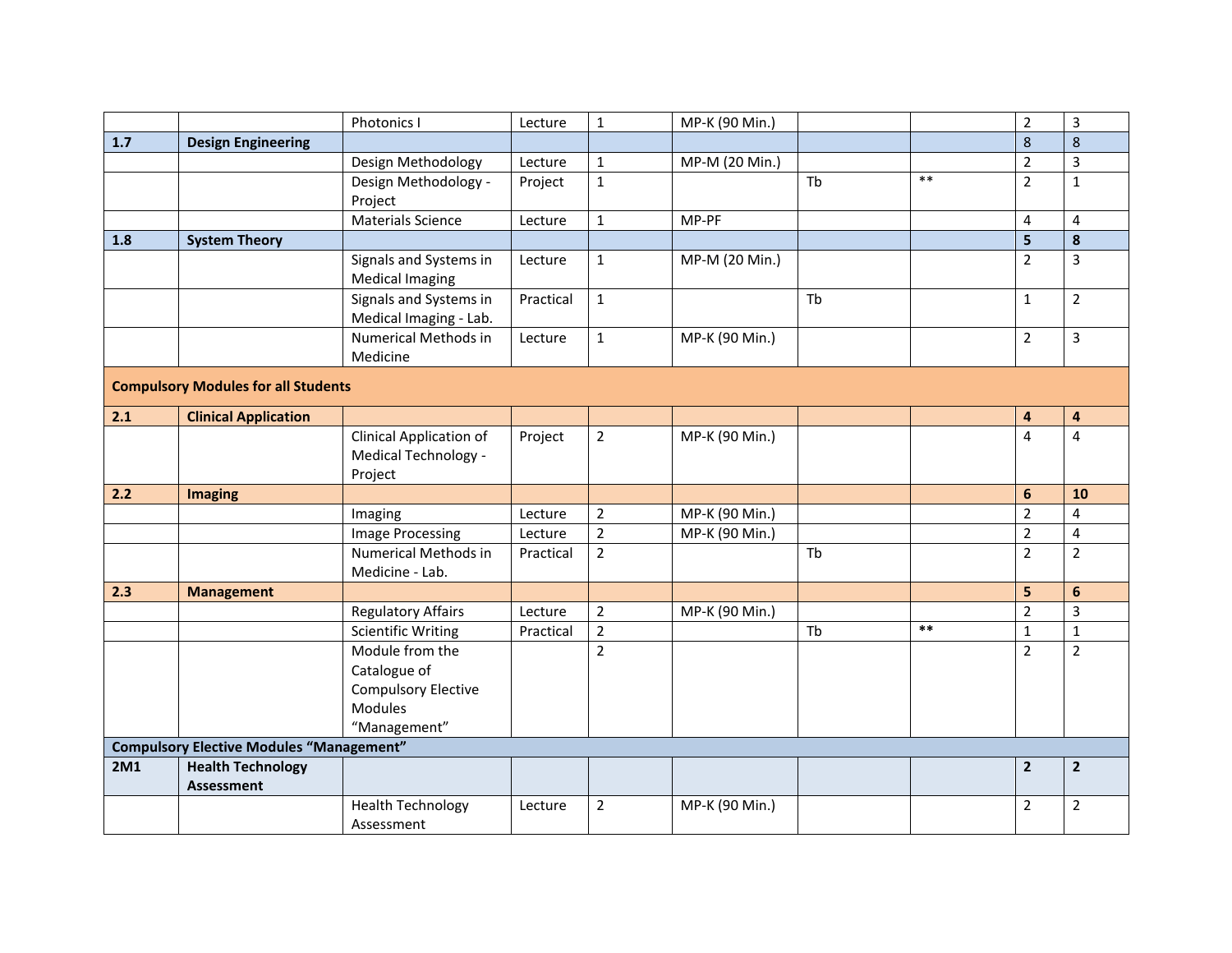| <b>2M2</b>      | Innovation                         |                               |         |                |                |       | $\overline{2}$          | $\overline{2}$ |
|-----------------|------------------------------------|-------------------------------|---------|----------------|----------------|-------|-------------------------|----------------|
|                 | <b>Management and</b>              |                               |         |                |                |       |                         |                |
|                 | <b>Marketing</b>                   |                               |         |                |                |       |                         |                |
|                 |                                    | Innovation                    | Lecture | $\overline{2}$ | MP-K (90 Min.) |       | $\overline{2}$          | $\overline{2}$ |
|                 |                                    | Management and                |         |                |                |       |                         |                |
|                 |                                    | Marketing                     |         |                |                |       |                         |                |
| 2M <sub>3</sub> | <b>Quality Management</b>          |                               |         |                |                |       | $\overline{2}$          | $\overline{2}$ |
|                 | in Healthcare                      |                               |         |                |                |       |                         |                |
|                 |                                    | <b>Quality Management in</b>  | Project | $\overline{2}$ | MP-PF          | $***$ | $\overline{2}$          | $\overline{2}$ |
|                 |                                    | Healthcare                    |         |                |                |       |                         |                |
| <b>2M4</b>      | <b>Successful Negotiation</b>      |                               |         |                |                |       | $\overline{2}$          | $\mathbf{2}$   |
|                 | and Communication                  |                               |         |                |                |       |                         |                |
|                 |                                    | <b>Successful Negotiation</b> | Lecture | $\overline{2}$ | MP-PF          |       | $\overline{2}$          | $\overline{2}$ |
|                 |                                    | and Communication             |         |                |                |       |                         |                |
|                 | <b>Compulsory Elective Modules</b> |                               |         |                |                |       |                         |                |
| <b>2W1</b>      | <b>Design of Medical</b>           |                               |         |                |                |       | $\overline{\mathbf{4}}$ | 5              |
|                 | <b>Electronic Devices</b>          |                               |         |                |                |       |                         |                |
|                 |                                    | Design of Medical             | Project | $\overline{2}$ | MP-PF          | $***$ | 4                       | 5              |
|                 |                                    | <b>Electronic Devices</b>     |         |                |                |       |                         |                |
| <b>2W2</b>      | <b>Computer Aided</b>              |                               |         |                |                |       | $\overline{\mathbf{4}}$ | 5              |
|                 | <b>Techniques in Design</b>        |                               |         |                |                |       |                         |                |
|                 |                                    | Computer Aided                | Project | $\overline{2}$ | MP-PF          | $***$ | 4                       | 5              |
|                 |                                    | Techniques in Design          |         |                |                |       |                         |                |
| 2W <sub>3</sub> | <b>Biophysics-</b>                 |                               |         |                |                |       | $\overline{2}$          | 3              |
|                 | Laboratory                         |                               |         |                |                |       |                         |                |
|                 |                                    | Biophysics - Laboratory       | Project | $\overline{2}$ | MP-PF          | $***$ | $\overline{2}$          | 3              |
| <b>2W4</b>      | <b>Human Biochemistry/</b>         |                               |         |                |                |       | $\overline{a}$          | 5              |
|                 | <b>Medical</b>                     |                               |         |                |                |       |                         |                |
|                 | <b>Biotechnology</b>               |                               |         |                |                |       |                         |                |
|                 |                                    | Human Biochemistry/           | Project | $\overline{2}$ | MP-PF          | $***$ | 4                       | 5              |
|                 |                                    | <b>Medical Biotechnology</b>  |         |                |                |       |                         |                |
| <b>2W5</b>      | <b>Medical Technology -</b>        |                               |         |                |                |       | $\overline{4}$          | 5              |
|                 | <b>Selected Topic</b>              |                               |         |                |                |       |                         |                |
|                 |                                    | Medical Technology -          | Project | $\overline{2}$ | MP-PF          | $***$ | 4                       | 5              |
|                 |                                    | <b>Selected Topic</b>         |         |                |                |       |                         |                |
| <b>2W6</b>      | <b>Computer Vision</b>             |                               |         |                |                |       | $\overline{2}$          | 3              |
|                 |                                    | <b>Computer Vision</b>        | Lecture | $\overline{2}$ | MP-M (20 Min.) |       | $\overline{2}$          | 3              |